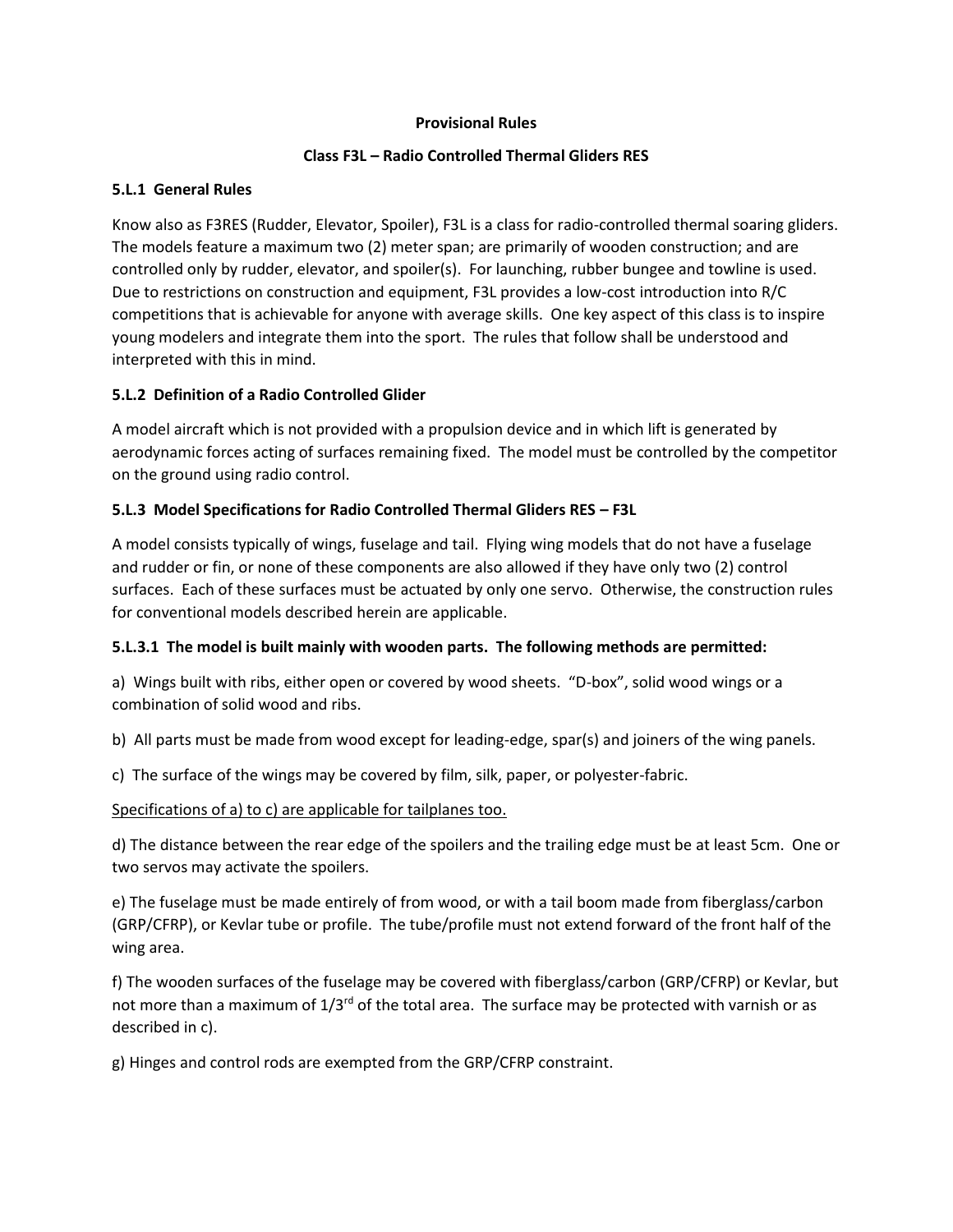h) The tow hook must not be larger than 5mm in frontal width and 15mm in frontal height. It may be adjustable, but not by radio. The release must not be executed by radio either.

### **5.L.3.2 Not allowed is the use of:**

a) Positive or negative molds for construction of the fuselage or wings or surface treatment.

b) A fixed or retractable arresting device (i.e., bolt, saw tooth-like protuberance, etc.) to slow down the model on the ground during landing. The model's underside must not have any protuberances other than the tow hook (*see 5.L.3.1 h)*) and surface linkages.

c) A fuselage nose with a radius of less than 5mm.

d) Ballast which is not carried internally and fastened securely within the airframe.

e) Any telemetry with the exception of radio signal strength, receiver temperature and battery voltage. No variometer permitted.

f) Any telecommunication between competitor and helpers, including mobile phones or walkie-talkies.

### **5.L.4 Description of the Competition.**

a) In the competition, at least four (4) qualifying rounds must be flown. For each qualifying round, competitors shall be divided into flight groups. The results of each flight group shall be normalized to arrive at comparable scores between flight groups. The highest raw score within each flight group will be assigned 1000 points, and the remaining scores within that group shall be proportional to each competitor's raw flight score relative to the highest raw flight score within that group. The group size in the "Fly-Off" shall be the same as the group size in the preliminary rounds. Competitors with the highest aggregate normalized scores from the qualifying rounds, will compete in a "fly-off" (minimum 2 rounds) to determine final classification.

b) The competitor may use three (3) models in the contest. The competitor may change the models at any time, but within a round only if the model used initially came to rest within a radius of 15 meters from the assigned landing spot.

c) The competitor may use up to three (3) helpers. They are to assist him in launching and retrieving the model, inform him of weather conditions and flight time, and tom manage the high start (see 5.L.7). At least one helper shall constantly ensure that the pilot's assigned hi-start does not interfere with anyone else's hi-start. He also has to retrieve and return the hi-start immediately to its assigned position.

d) In crosswind conditions, the Contest Director may determine that the farthest downwind competitor shall be the first to start, and so on; so that hi-starts do not interfere with each other during launching.

e) The organizer shall have official scorekeeper/timekeeper(s) available. If this is not the case, the pilot's helper may act as timekeeper, and at least one official supervising timekeeper will regularly check flight times. Deviations of more than three (3) seconds in favor of the participant shall result in zero-score flight for the round.

f) An official scorekeeper shall always measure the landing (for bonus landing points).

#### **5.L.5 The Flying Site**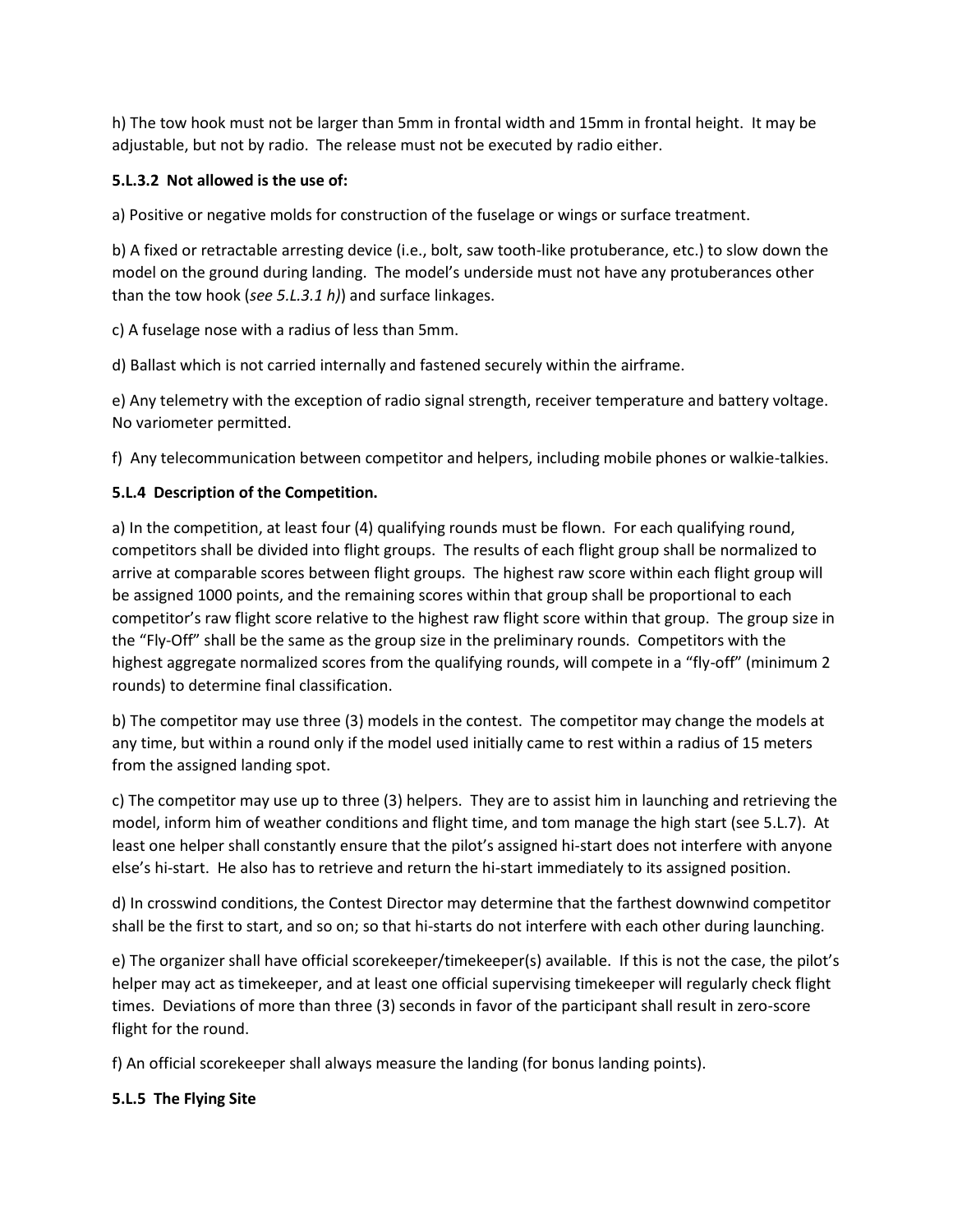a) The competition must be held on a site having reasonably level terrain, which will minimize the possibility of slope and wave soaring.

b) The flying site must have a starting line perpendicular to the wind direction, which has marked starting points for each competitor that are at least eight (8) meters apart. At 150 meters upwind, there must be a line where the hi-starts are fixed (*for possible exceptions, see 5.l.7 d) and e)*). The attachment points for the hi-starts have the same spacing as the starting points.

c) The landing spots are situated at least fifteen (15) meters downwind of every starting point.

d) The landing spots and starting spots shall always be marked. A tape or string attached to the landing spot will measure the distance between the fuselage nose and the landing spot.

e) The Contest Director shall determine the landing boundaries. Landing outside the boundary shall result in a zero score for that round (*see also 5.L.11.2*)

# **5.L.6 Interruptions**

a) The Contest Director has the right to interrupt the competition and relocate the starting line when the wind direction deviates too much or becomes a tailwind.

b) The competition shall be interrupted by the Contest Director if the wind is continuously stronger than eight (8) m/s measured at two (2) meters above the ground at the starting line (flight line), for at least one minute.

### **5.L.7 Launching**

a) Identical hi-starts shall be provided and set up by the organizer.

b) The hi-start consists of a rubber tube of 15+/-0.2 meters length, a nylon towline of 100+/-1 meter length with a minimum diameter of 0.7mm, and an attached pennant.

c) the pull strength of the rubber tube shall not exceed forty Newtons (4kgf) if extended to a length of 45 meters. The variance of the pull strength of all rubber tubes used for the competition must be less than four Newtons (0.4 kgf). The minimum pull strength, if pulled to 45 meters, must not be less than 27.5 Newtons (2.75kgf).

d) On flying sites that will not accommodate a total hi-start distance of 150 meters, the organizer may shorten the towlines. He may make a suitable reduction of the working time and flight time into account.

e) The competition's preliminary information bulletin has to include any expected modifications in the total length of the hi-start and/or working time because of available space limitations.

#### **5.L.8 Flights**

a) The competitor is entitled to at least four (4) official flight flights.

b) The competitor is entitled to an unlimited number of attempts during the working time (*see 5.L.11.1*)

c) An official attempt begins when the model leaves the competitor's or his helper's hand under the tension of the hi-start.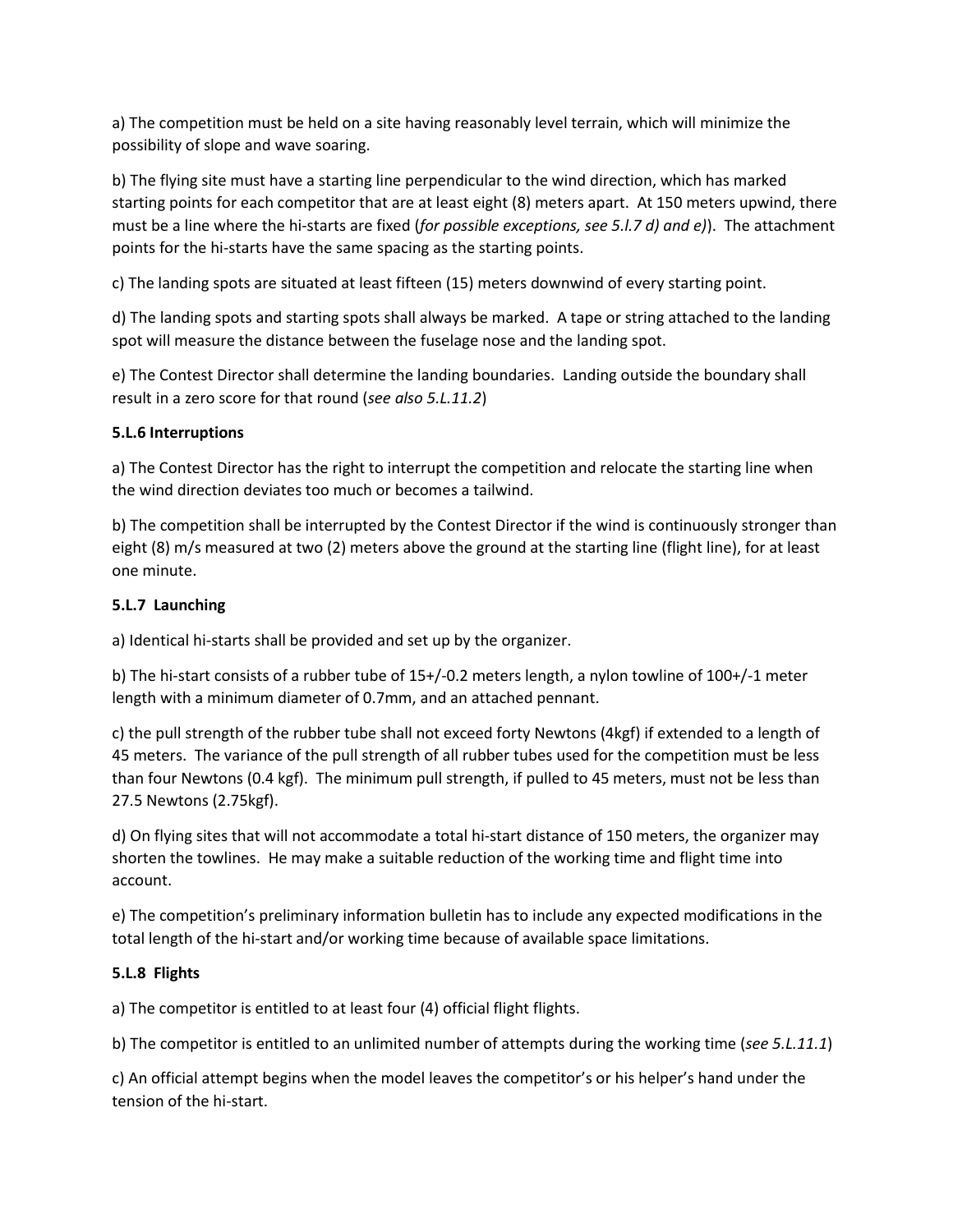d) In case of multiple attempts, the result of the last flight will be the official score.

# **5.L.9 Re-flights**

The competitor is entitled to a new working time if:

- a) His model in flight or in the process of being launched collides with another model flying or being launched.
- b) A towline (other than his own) was not retrieved after launch and is blocking (covering) his own towline.
- c) His flight is hindered or aborted by an event beyond his control.

To claim a re-flight owing to the conditions stated above, the competitor has to make sure that the official timekeeper(s) has noted the interference and shall land his model as soon as possible after the event.

Note that if the competitor continues to launch or fly after such an interference affected his flight; or relaunches after clearing the interference, he is deemed to have waived his right to a new working time.

# **5.L 10 Landing**

a) Before each flight each competitor will be assigned a landing spot corresponding to his assigned landing spot. It shall be the responsibility of the competitor to use the correct assigned landing spot.

b) During the landing process, only the pilot and one of his helpers are allowed within ten (1) meters of the landing spot. Any other helper and timekeeper shall remain at their assigned starting spot.

c) After landing, competitors may retrieve their model aircraft before the end of their working time, providing they do not impede other competitors or model aircraft in their group. A model thus retrieved may be relaunched during the working time. No landing score shall be recorded for a model that has been touched before the landing has been scored.

d) After landing, the nose of the model must not be stuck in the ground. The landing is scored zero if the nose sticks into the ground and the model's tail is not touching the ground.

# **5.L.11 Scoring**

The raw flight score for each round consists of the flight time score and landing bonus points.

# **5.L.11.1 Scoring of the Flight Time**

The attempt will be timed from moment of release from the launching device to either:

- a) When the model first touches the ground; or
- b) Completion of the group's working time.

The maximum flight time is six (6) minutes (360 seconds) within nine (9) minutes (540 seconds) working time. If the flight is longer than six (6) minutes, the overflying time will be deducted from the six (6) minutes (360 seconds). The flight time will be recorded in full seconds. The flight time will be computed by assigning two (2) points to each second of flight time.

# **5.L.11.2 Scoring of the Landing**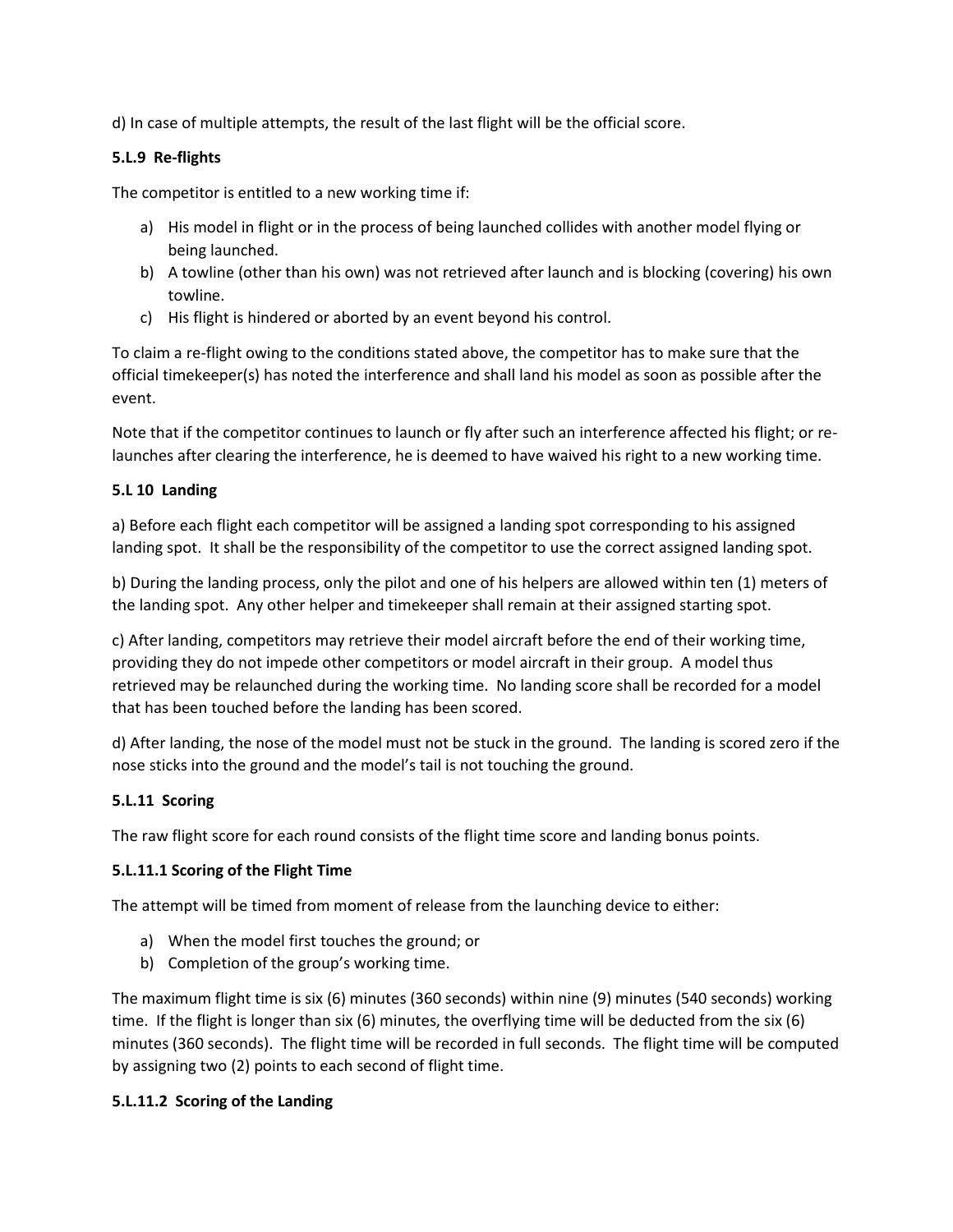A landing bonus will be awarded in accordance with distance from the assigned landing spot, according to the following tabulation:

| <b>Distance from Spot (meters)</b> | <b>Points</b> | <b>Distance from Spot (meters)</b> | <b>Points</b> |
|------------------------------------|---------------|------------------------------------|---------------|
| 0.2                                | 100           | 5                                  | 80            |
| 0.4                                | 99            | $\bf 6$                            | 75            |
| 0.6                                | 98            | $\overline{\mathbf{z}}$            | 70            |
| 0.8                                | 97            | 8                                  | 65            |
| $1.0$                              | 96            | 9                                  | 60            |
| 1.2                                | 95            | 10                                 | 55            |
| 1.4                                | 94            | 11                                 | 50            |
| 1.6                                | 93            | 12                                 | 45            |
| $1.8\,$                            | 92            | 13                                 | 40            |
| 2.0                                | 91            | 14                                 | 35            |
| 3.0                                | 90            | 15                                 | 30            |
| 4.0                                | 85            | over 15                            | $\pmb{0}$     |

Zero points for landing will be recorded for the competitor if:

- a) The nose of the model sticks into the ground on landing, and the tail does not come to rest on the ground (*see 5.L.10 d))*
- b) The model sheds any parts on landing
- c) The model is not airworthy after landing.
- d) The model has overflown the group's working time.
- e) The competitor or helper touches the model during landing.
- f) The competitor or helper touches the model before the official scorekeeper has measured the distance.

Zero points for the entire round (flight and landing) are awarded if:

- a) The model comes to rest outside the boundary specified by the organizer, unless the competitor launches his model for another attempt.
- b) The model has overflown the group's working time by more than 30 seconds.

#### **5.l.11.3 Normalized Score**

The pilot with the highest raw flight score within each flight group will be assigned 1000 points as a normalized score. The remaining normalized scores within that group shall be proportional to each's participants raw flight score relative to that group's highest raw score.